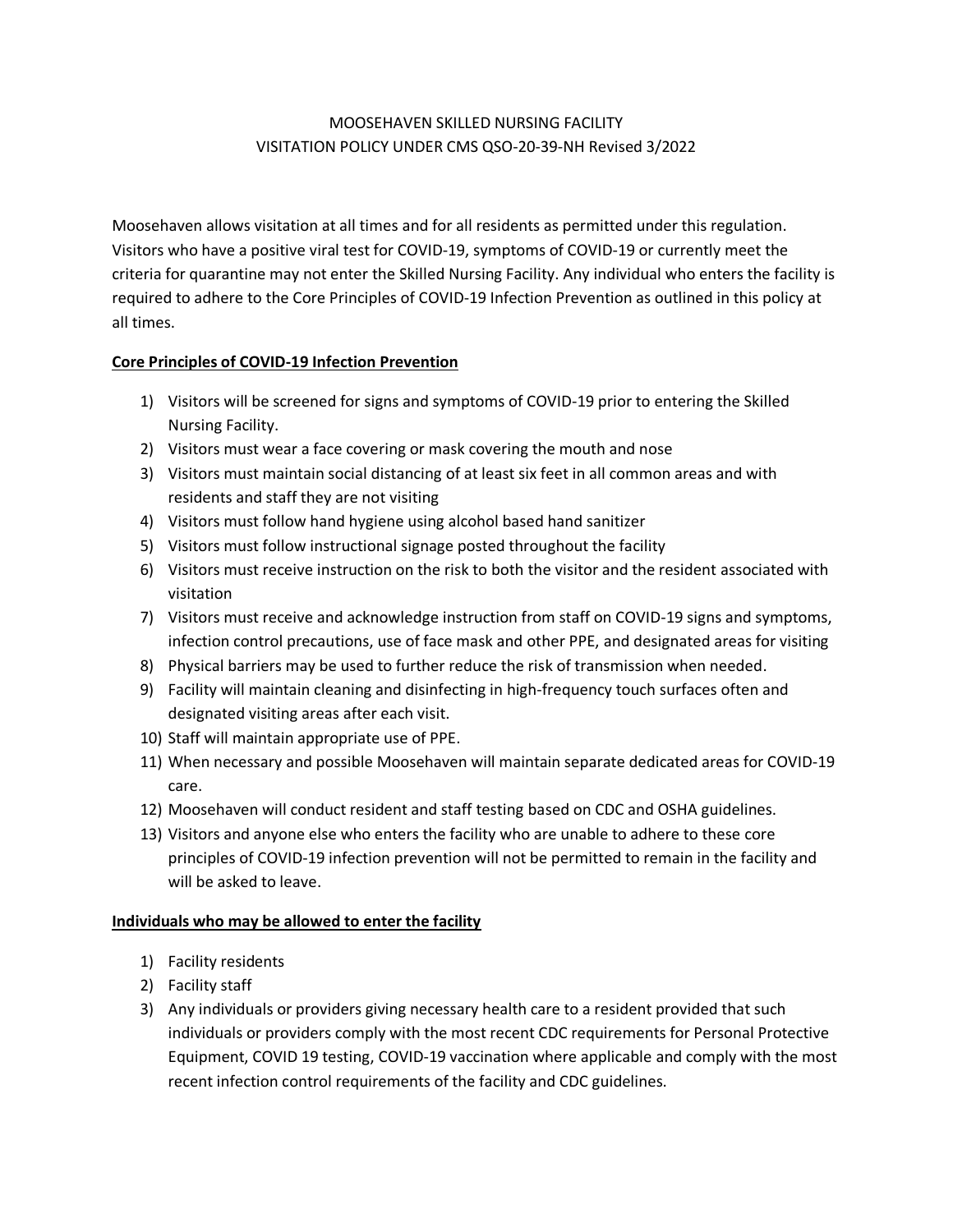- 4) Hospice or palliative care workers caring for residents in end of life situations and must comply with the most recent CDC requirements for Personal Protective Equipment, COVID 19 testing, COVID-19 vaccination where applicable and comply with the most recent infection control requirements of the facility and CDC guidelines.
- 5) Family members, friends and individuals visiting following this policy
- 6) Family members, friends and individuals providing other forms of Compassionate Care.
- 7) Public guardians as set forth in chapter 744 of the Florida Statutes subsection 744,102(17) and their professional staff pursuant to subsection 744.361(14) of the Florida Statutes.
- 8) Representatives of the federal or state government seeking entry as part of his/her official duties including but not limited to Long Term Care Ombudsman program, representatives of the Department of Children and Families Services, the Department of Health, the Department of Elder Affairs, the Agency for health Care Administration, the Agency for Persons with Disabilities, a protective and advocacy organization under 42 USC 15041, the Office of the Attorney General, any law enforcement officer and any emergency medical personnel.

### **Screening and Exclusion**

- 1) All individuals entering the facility must be screened prior to entry using the standard form developed for this purpose by the facility that meets current CDC guidelines.
- 2) No individual who meets the screening criteria below will be allowed to enter the facility:
	- A) Any individual currently infected with COVID 19 and does not meet the most recent CDC guidelines to end quarantine.
	- B) Any individual showing signs or symptoms of or disclosing the presence of a respiratory infection, cough, fever, shortness of breath, sore throat, chills, headache, muscle pain, repeated shaking with chills, new loss of taste or smell or any other COVID 19 symptoms identified by the CDC.
	- C) Any individual who has been in contact with any person known to be infected with COVID 19 who does not meet the most recent recommendations from CDC to end quarantine.
- 3) All individuals who have entered the facility are required to immediately inform the facility if they develop a fever or other symptoms consistent with COVID 19 or test positive for COVID 19 within 14 days of a visit to the facility.
- 4) General visitors and compassionate care visitors may be required to submit to facility provided COVID 19 testing based on the most recent CDC and FDA guidance.
- 5) Any individual who fails to follow infection prevention and control requirements or other COVID 19 related rules of the facility after attempts by the facility to educate and discuss the issue with the individual may have their visitation restricted or may not be allowed to enter the facility.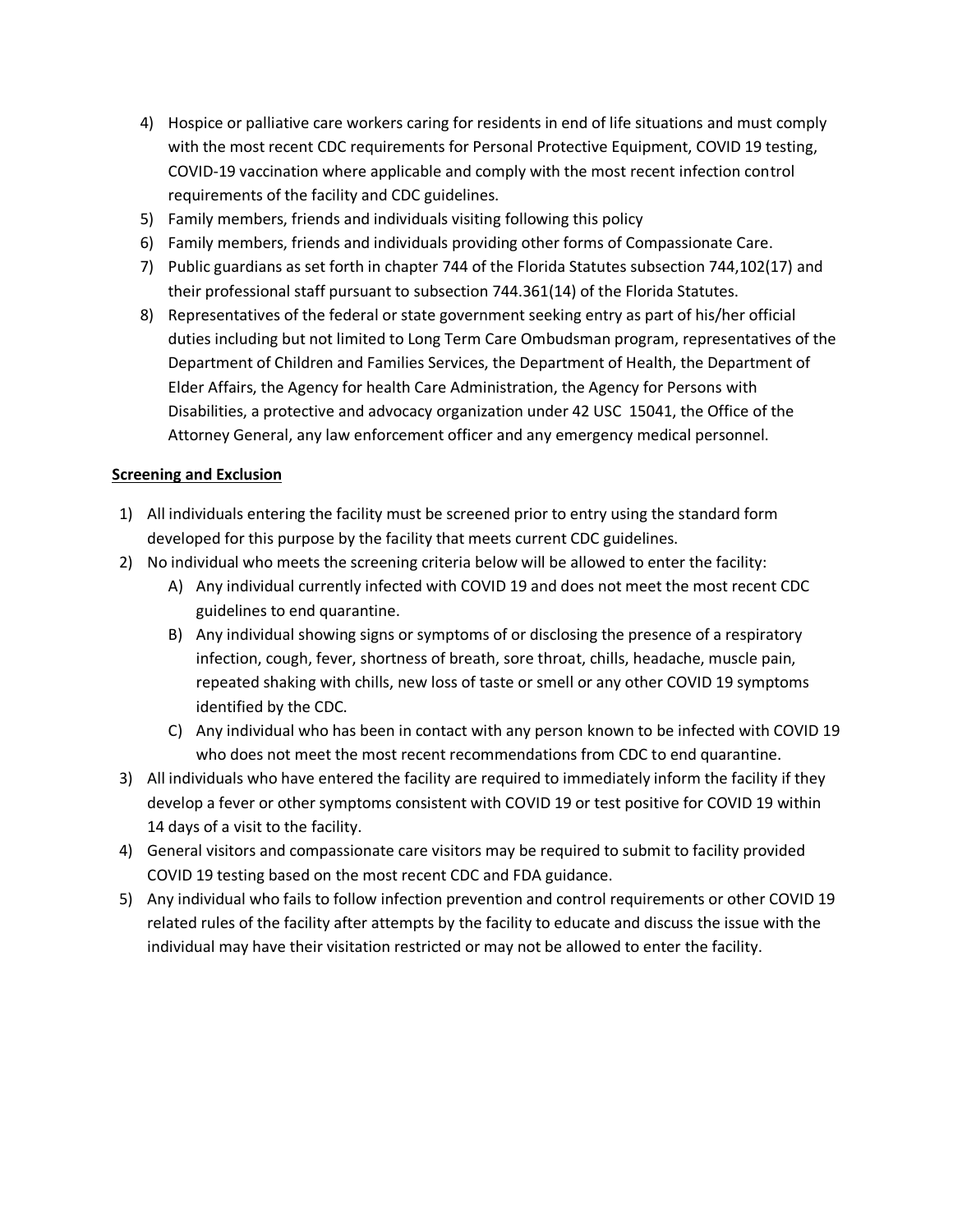#### **Visitation**

Residents have the right to receive visitors of his or her choosing at a time of his or her choosing in a manner that does not impose on the rights of another resident such as clinical or safety restrictions. Therefore, if a visitor, resident, or their representative is aware of the risks associated with visitation, and the visit occurs in a manner that does not place other residents at risk, such as in the resident's room, residents will be allowed to receive visitors. Visitation will be person-centered, considering the residents' physical, mental and psychosocial wellbeing and support their quality of life. During times of substantial to high community transmission and an outbreak investigation in the facility visitation will be allowed but may have restrictions.

- 1) Visitation will be supported based on the resident's individual physical, mental and psychosocial wellbeing and to enhance their quality of life.
- 2) The number of visitors for each resident is limited only by the ability to maintain social distancing in the space available.
- 3) Visitors must:
	- A) Be able to follow and maintain infections control, social distancing and use of Personal Protective Equipment as instructed by staff.
	- B) Sign a consent form noting understanding of the facility's visitation and infection prevention policies and the potential risk of visitation.
	- C) Maintain social distancing of at least six feet with staff and other residents, and limit movement in the facility to designated areas.
	- D) Visits will be conducted outdoors on the screened porches or under tents in the courtyard whenever possible taking into account weather and resident condition/needs.
	- E) Visit in the facility designated areas which may or may not include the resident's room.
	- F) Wear a face mask and perform proper hand hygiene as instructed by facility staff.
	- G) Comply with facility provided COVID 19 testing if requested by the facility.
- 4) Visits will be monitored to ensure proper social distancing and the use of Personal Protective Equipment are maintained.
- 5) Moosehaven facility staff will:
	- A) Provide screening and document in log.
	- B) Provide two covered and one uncovered outdoor visitation areas on the screened porches with portable air conditioner/heaters available if needed. Privacy of communication will be maintained.
	- C) Provide one indoor visitation area in a room where privacy of communication can be maintained. Plexiglas barriers may be used as appropriate. A resident may have visitors in their room if safety precautions and privacy of communication can be maintained.
	- D) Provide signage identifying instructions for use of personal Protective Equipment, hand washing, sanitation and other infection control practices and risk of visitation.
	- E) Staff will be designated to support infection prevention and control education of visitors Personal Protective Equipment, mask, hand sanitation and social distancing and risk.
	- F) Hand washing or hand sanitation areas will be provided and explained to visitors.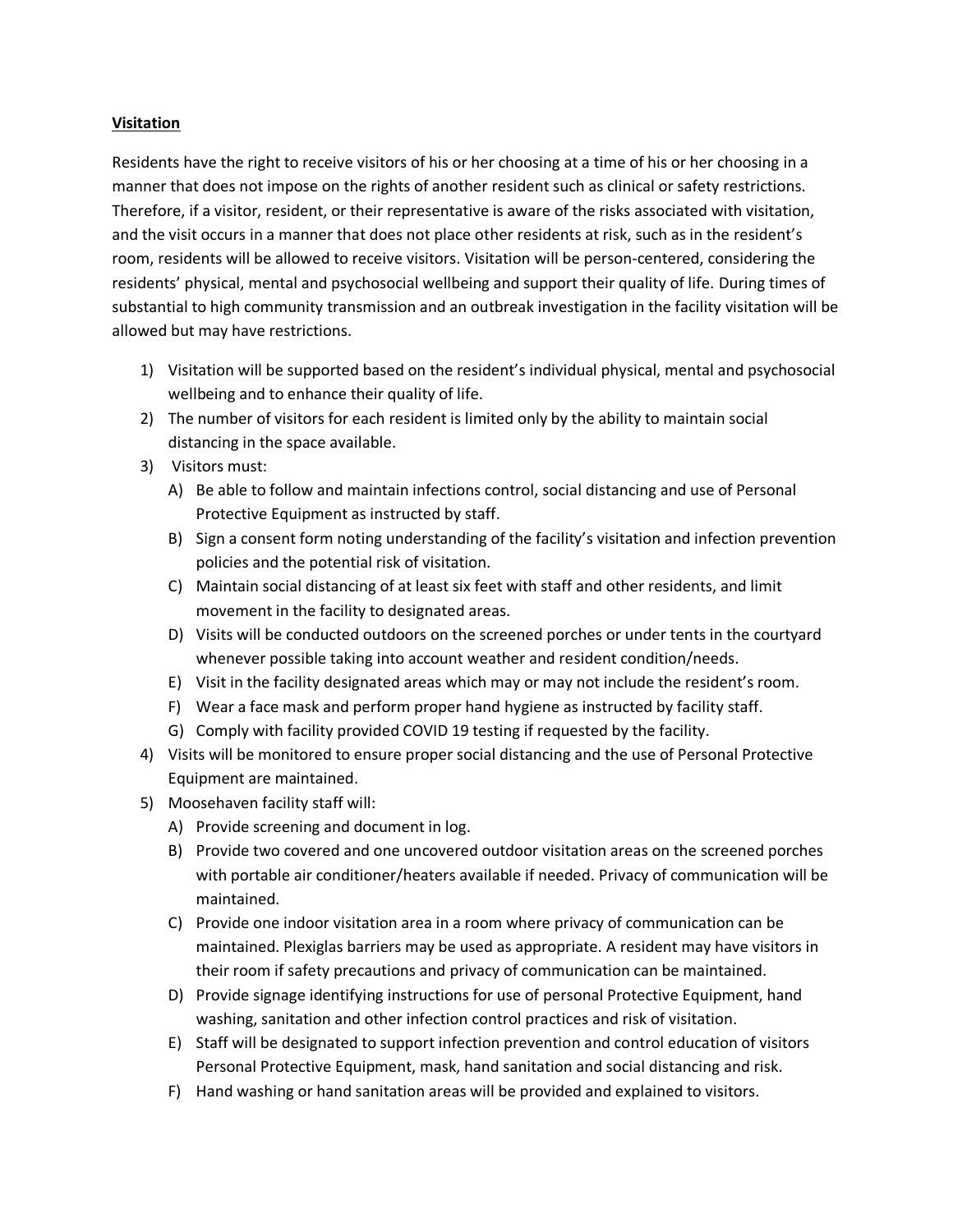- G) Staff will be designated to monitor visitor adherence to appropriate use of mask, Personal Protective Equipment, and social distancing.
- H) Staff will be designated to clean and disinfect visiting areas between visits and maintain hand washing or hand sanitation stations.

# **Outdoor Visitation**

Moosehaven will provide one covered and one uncovered outdoor visitation areas on the screened porches with portable air conditioner/heaters available if needed. Privacy of communication will be maintained. Outdoor visitation is preferred due to the lower risk of transmission especially when the resident and/or the visitor are not fully vaccinated. However, the resident's individual health status and the weather conditions must be considered.

### **Indoor Visitation**

Moosehaven will provide one indoor visitation area in a room where privacy of communication can be maintained. Plexiglas barriers may be used as appropriate. A resident may have visitors in their room if safety precautions and privacy of communication can be maintained.

- A) Although there is no limit of the number of visitors at one time, visits must be conducted in a manner that adheres to the core principles of COVID-19 infection prevention and does not increase risk to other residents.
- B) Moosehaven will avoid large gatherings (parties and events) where large numbers of visitors are in the same place and social distancing cannot be maintained.
- C) Visitors may not walk around the halls of the facility. They should go directly to the visiting area.
- D) If a resident's roommate is unvaccinated or immunocompromised the visit should not be conducted in the resident's room. If the resident receiving the visit is unable to leave the room, Moosehaven will find a way to provide the visit in the room.
- E) If the resident is up to date, they can choose to have close contact with their visitor including touching.
- F) Unvaccinated residents may have physical contact with their visitor under special circumstances such as a support person for special needs, and visitors participating in religious practices, and end of life situations. Visitors must be advised of the risk to both the resident and the visitor.
- G) If the resident and all their visitors are up to date and the resident s not moderately to severely immunocompromised, they may choose not to wear face coverings or masks and to have physical contact when no other residents or staff are in the room.
- H) Visits may occur during a facility outbreak investigation. All visitors and residents must wear mask regardless of vaccination status and the visit must occur in the resident's room or outdoors.
- I) During times of substantial to high community transmission Moosehaven may offer to provide COVID-19 testing for visitors. Visitors are strongly encouraged to become fully vaccinated.